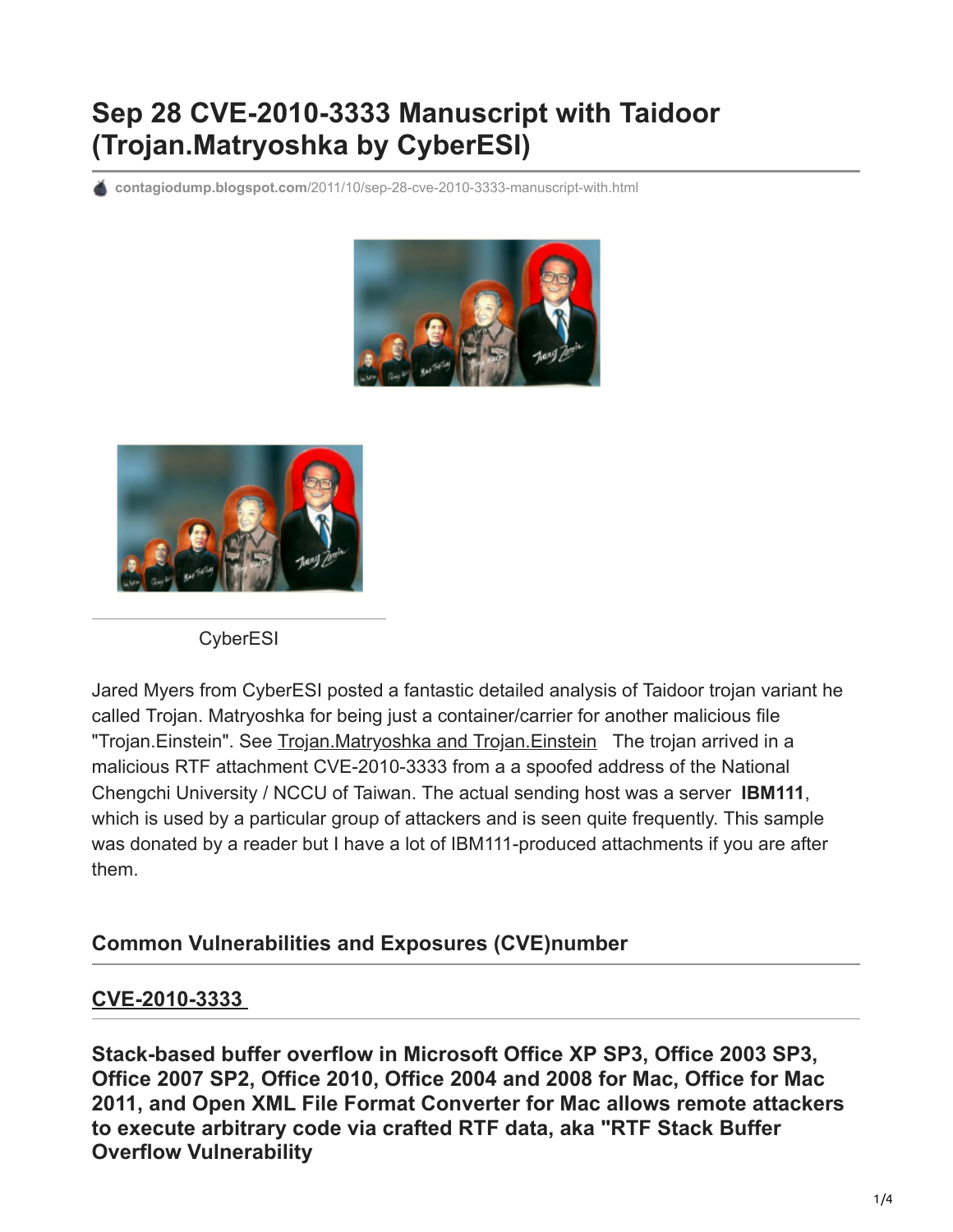## **General File Information**

File Name: 過程論的觀點分析六方會談 審查意見.doc File Size: 61455 bytes MD5: 8406c1ae494add6e4f0e78b476fb4db0

# **Download**

[Download -8406c1ae494add6e4f0e78b476fb4db0 - as a password protected archive](http://www.mediafire.com/?10u5qrdf31z1wu9)

(contact me if you need the password)

# **Message + Headers**

From: 戰略學刊 [mailto:95273503@nccu.edu.tw] Sent: Wednesday, September 28, 2011 5:22 AM Subject: 稿件 如附檔,請收悉。

From: Strategy Journal [mailto: 95273503@nccu.edu.tw] Sent: Wednesday, September 28, 2011 5:22 AM Subject: manuscript

Such as the attached file, please acknowledge receipt.

The viewpoint of the process of six-party talks on the review comments

Received: from IBM111 (60-249-219-82.HINET-IP.hinet.net [60.249.219.82]) xxxxxxxxxxxxxx; Wed, 28 Sep 2011 17:22:14 +0800 (CST) Date: Wed, 28 Sep 2011 17:21:43 +0800 From: =?big5?B?vtSypL7HpVo=?= <95273503@nccu.edu.tw> Subject: =?big5?B?vVql8w==?= xxxxxxxxxxxxxxxxxxxxx Message-id: <051c01cc7dc0\$15472a40\$c900a8c0@IBM111> MIME-version: 1.0 X-MIMEOLE: Produced By Microsoft MimeOLE V6.00.2900.2180 X-Mailer: Microsoft Outlook Express 6.00.2900.2180 Content-type: multipart/mixed; boundary="Boundary\_(ID\_6HJcv7WYiwyCKpqySxUA2g)"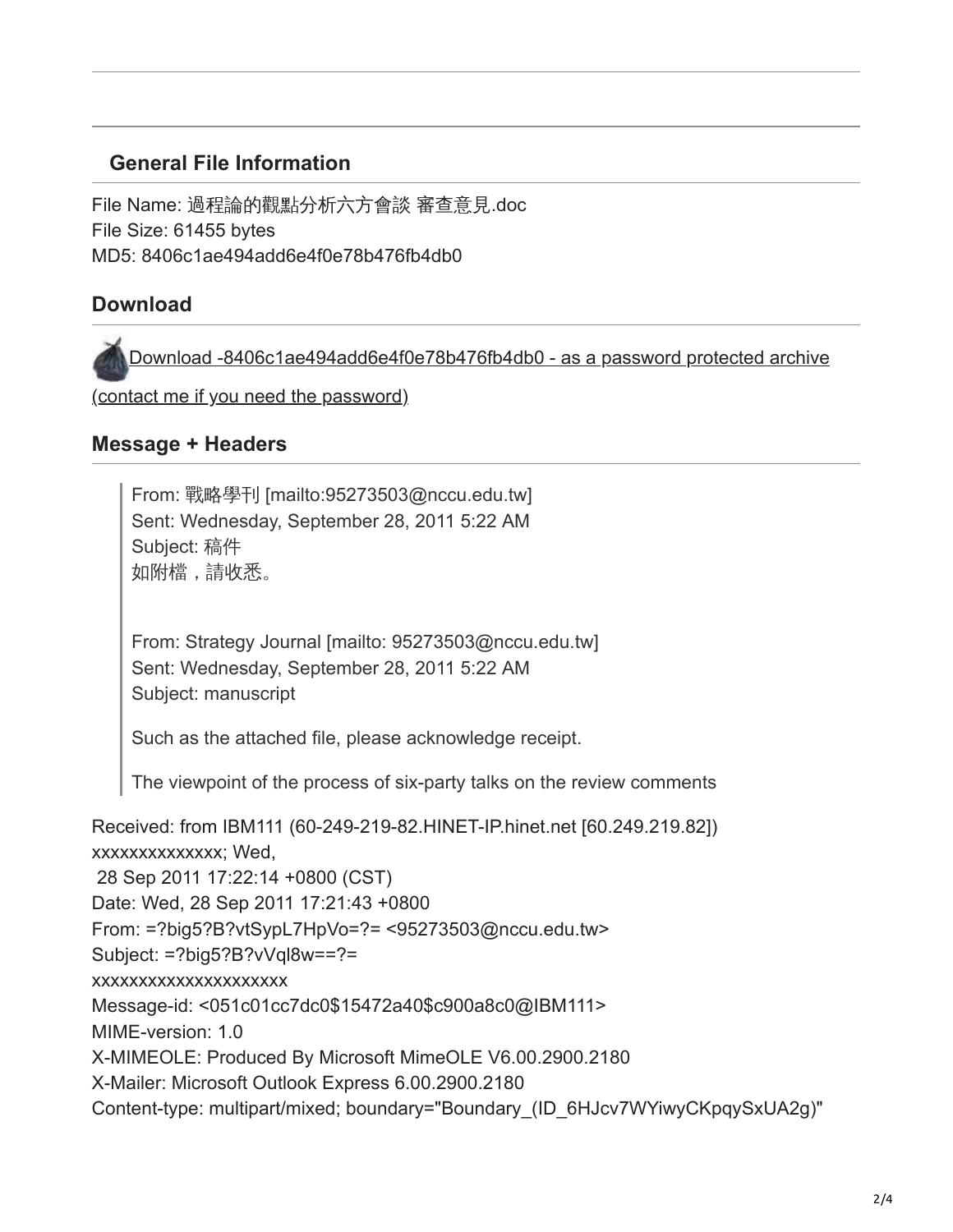X-Priority: 3 X-MSMail-priority: Normal

## **Sender**

60.249.219.82 60-249-219-82.HINET-IP.hinet.net Da Shi Yung Co., Ltd Tainan County County Taiwan Taiwan



### **Automated Scans**

doc http://www.virustotal.com/file-scan/report.html? [id=ca3744ae693409b2f8addd3de99c1ccae0bc8c709678ea357898bd02e8fb362a-](http://www.virustotal.com/file-scan/report.html?id=ca3744ae693409b2f8addd3de99c1ccae0bc8c709678ea357898bd02e8fb362a-1317347501)1317347501 Submission date:2011-09-30 01:51:41 (UTC) AntiVir 7.11.15.74 2011.09.29 EXP/CVE-2010-3333 Antiy-AVL 2.0.3.7 2011.09.29 Exploit/MSWord.CVE-2010-3333 Avast 6.0.1289.0 2011.09.30 RTF:CVE-2010-3333 [Expl] AVG 10.0.0.1190 2011.09.30 Suspicion: unknown virus BitDefender 7.2 2011.09.30 Exploit.RTF.Gen ClamAV 0.97.0.0 2011.09.30 PUA.RFT.EmbeddedOLE Commtouch 5.3.2.6 2011.09.30 CVE-2010-3333!Camelot DrWeb 5.0.2.03300 2011.09.30 Exploit.Rtf.based F-Secure 9.0.16440.0 2011.09.30 Exploit.RTF.Gen Fortinet 4.3.370.0 2011.09.30 Data/CVE20103333.A!exploit GData 22 2011.09.30 Exploit.RTF.Gen Kaspersky 9.0.0.837 2011.09.30 Exploit.MSWord.CVE-2010-3333.r Microsoft 1.7702 2011.09.29 Exploit:Win32/CVE-2010-3333 nProtect 2011-09-29.01 2011.09.29 Exploit.RTF.Gen PCTools 8.0.0.5 2011.09.30 HeurEngine.MaliciousExploit Sophos 4.69.0 2011.09.30 Troj/RTFDrp-C Symantec 20111.2.0.82 2011.09.30 Bloodhound.Exploit.366 TrendMicro 9.500.0.1008 2011.09.29 Possible\_ARTIEF TrendMicro-HouseCall 9.500.0.1008 2011.09.30 Possible\_ARTIEF VIPRE 10616 2011.09.30 Exploit.RTF.CVE-2010-3333 (v) MD5 : 8406c1ae494add6e4f0e78b476fb4db0